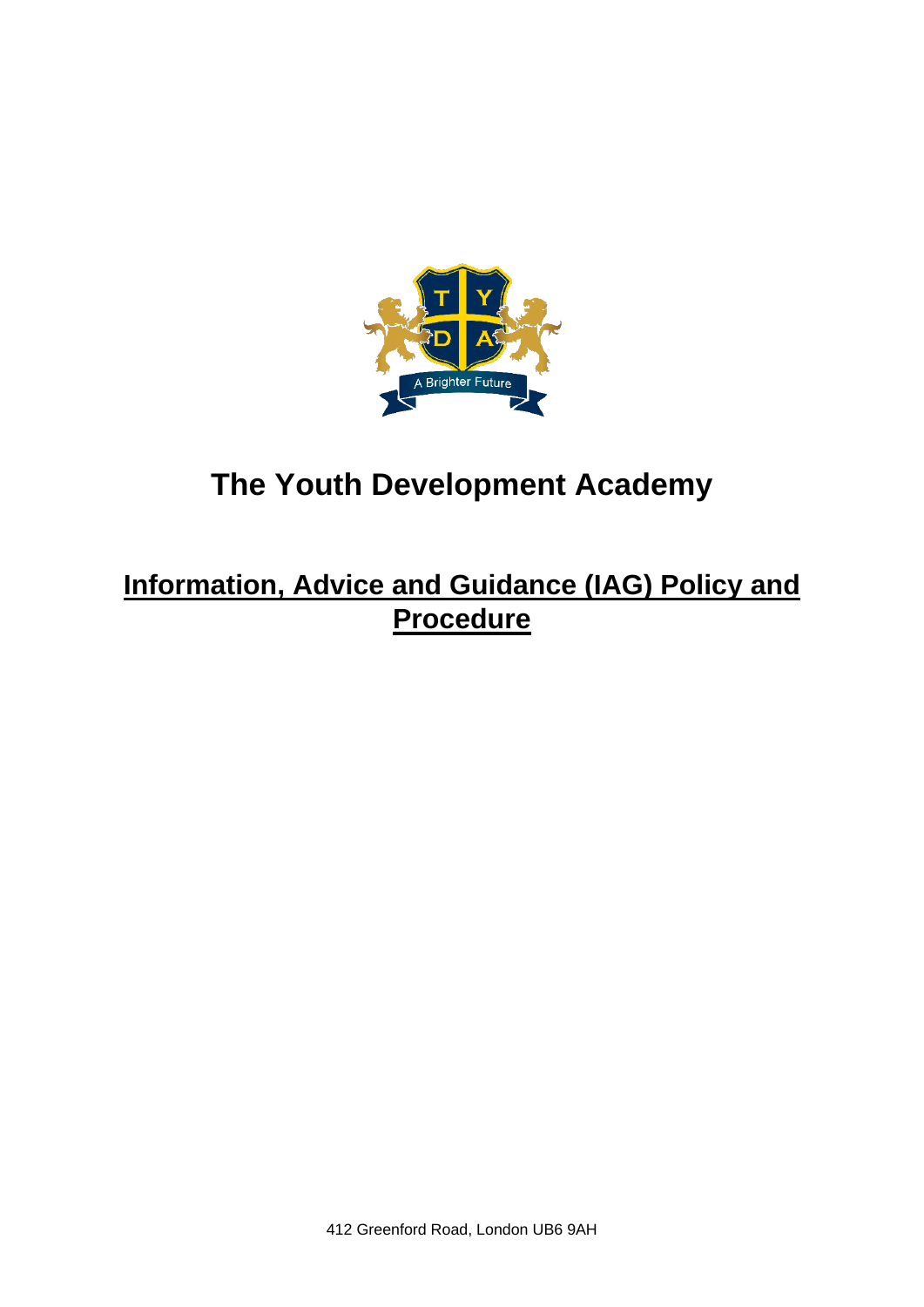## **Policy Statement**

The Youth Development Academy (TYDA) promotes the value of learning and will provide potential, current and former students with Information, Advice and Guidance in order to support them in their choice of appropriate study programmes / careers. Information, Advice and Guidance will be available before enrolment and at all stages after enrolment.

#### **Context**

In order to achieve their chosen qualifications, TYDA recognises the student's need to be on the right course, at the right time and with appropriate support. The Academy also has a moral and ethical obligation to ensure all students are recruited with integrity.

TYDA intends to provide appropriate Information, Advice and Guidance, free of charge, to all students within a reasonable time frame.

#### **Aims**

Improve the success, progress and employability of our students through access to high quality IAG and outstanding learning opportunities.

#### **Objectives**

- Our students and customers to understand the various learning and employment opportunities available, and find ways of overcoming barriers, which might obstruct learning and employment opportunities.
- All information, advice and guidance provided by this service is considered confidential, unless there is a risk to the individual concerned or others.
- Increase the numbers of queries and applications, which lead to enrolments through the provision of timely and high quality IAG services.
- Increase customer satisfaction with the IAG received from the Academy, and actively seek opinions of our students in order to improve the quality of the IAG services.
- Improving Academy Retention, Success and Achievement rates and measure the impact of the IAG services on these
- Improve the percentage of students that positively progress to HE, further training, apprenticeships or employment after receiving IAG at the Academy
- Monitor and ensure equality of access to impartial IAG for the diverse groups of students in the Academy, such as Disabled, Young Parents etc.
- Update and improve the staff training and resources to provide up-to-date, impartial and effective IAG for clients
- Increase participation in learning at all levels, but in particular amongst those students not yet holding a full Level 2 or 3 qualification, through the provision of timely and high quality IAG services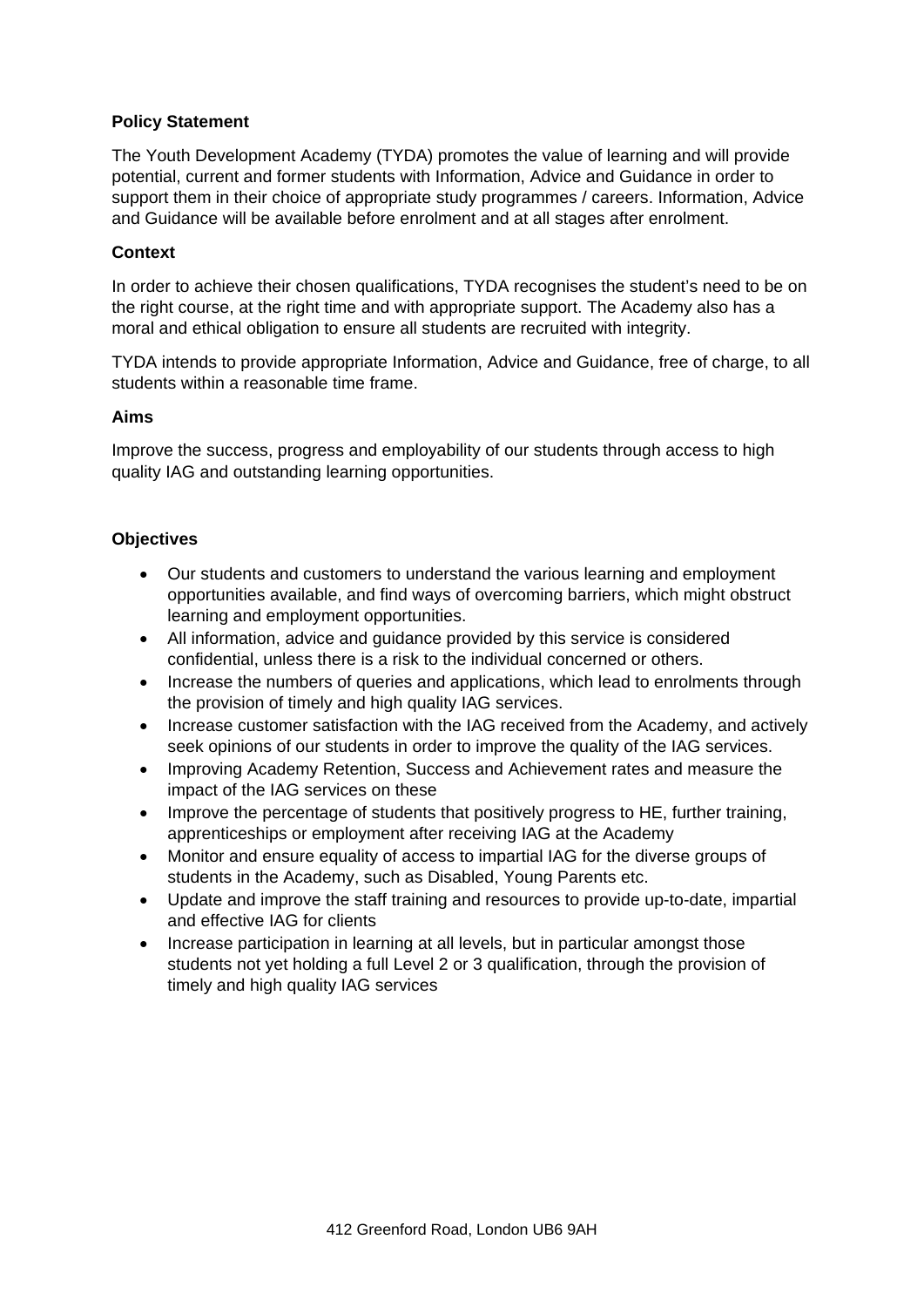## **Principles**

TYDA adopts the following principles as a basis for its IAG Services:

## **Accessibility and Visibility**

We aim to provide recognised and trusted IAG services, which are publicised, signposted and made available to all students which suit their needs. Utilising student learning portal, student handbooks and ILP's we aim to ensure students have up-to-date resources within their reach.

## **Professional and Knowledgeable**

IAG frontline staff should be appropriately trained and qualified to provide a high level of service. They should have the skills and knowledge to identify and address quickly and effectively the customer's needs or to refer them to suitable alternative provision. Information provided by the services should be up to date, accurate and clear.

## **Availability, Quality and Delivery**

Our IAG services are targeted to the needs of our students and customers. IAG interventions are recorded and audited to ensure quality.

#### **Diversity**

The range of IAG services should reflect the diversity of learners' needs. Information and guidance should be accurate and inclusive, meeting the needs of all learners irrespective of age, ability, ethnicity, religion, sexual orientation or gender.

#### **Impartial**

Our IAG services aim to support learners to make informed choices, on study programmes and progression routes, based on their needs, interests and circumstances.

## **Responsive**

Our IAG services aim to reflect the present and future needs of our students and customers and the local Labour Market demands.

#### **Friendly and welcoming**

We aim to provide services, which encourage the students and customers to successfully engage with us.

## **Enabling**

Our IAG services aim to engage and support students in becoming lifelong learners, allowing them to explore and plan their careers through access to and use of information.

#### **Awareness**

We aim to make clients aware of the relevant IAG services available to them and to have an informed expectation of those services. We also aim to ensure students understand the importance of attendance, and how good attendance will impact on their academic success and future careers.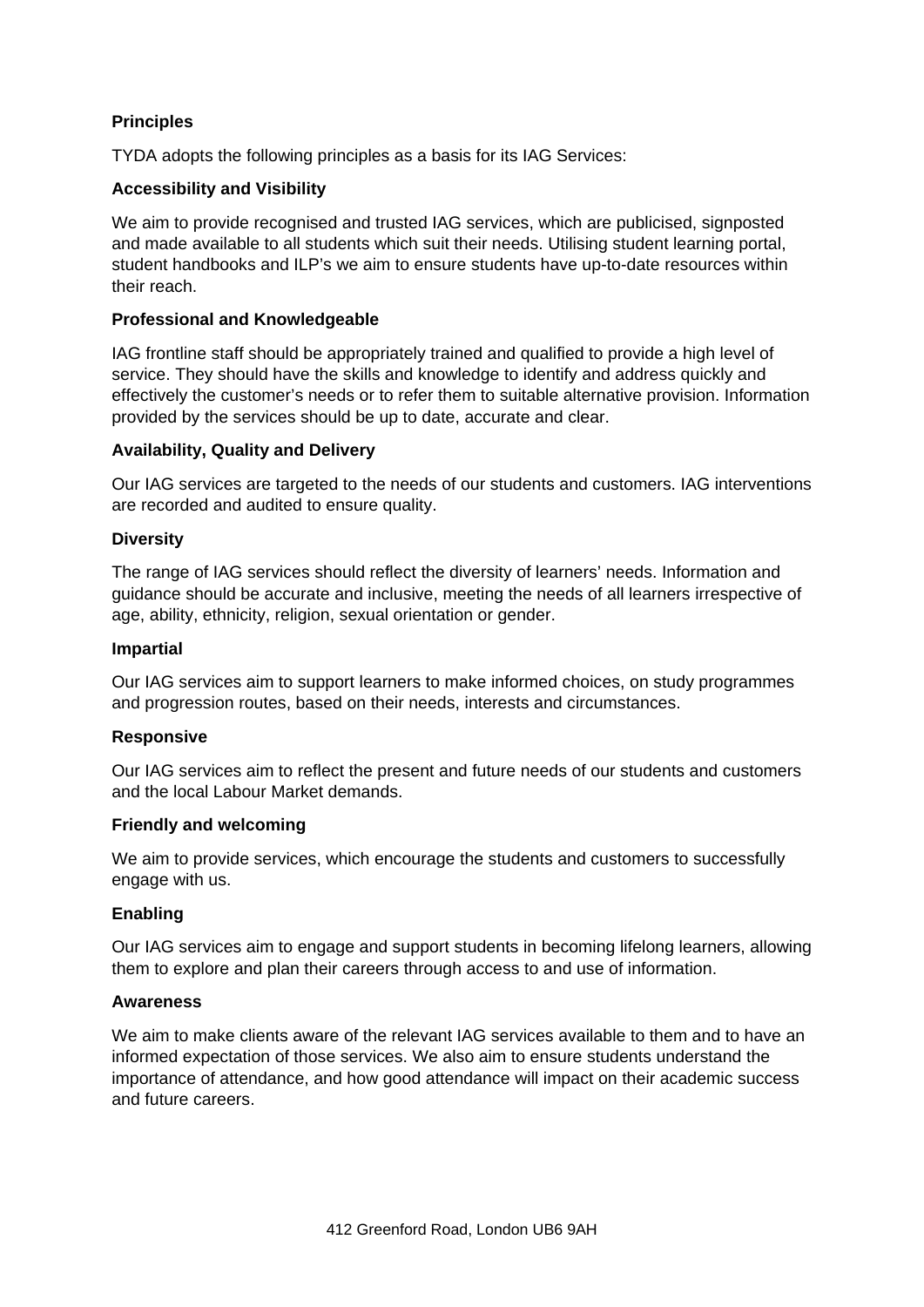## **Data Protection and Confidentiality**

Any records maintained as part of the IAG process should be kept in accordance with Data Protection and Confidentiality Guidelines.

## **Procedures**

The Marketing Team will:

- Make clear in all promotional material the opportunities available to learners
- Ensure that all information in printed or web format are accurate and updated regularly.
- Ensure that the stocks of prospectuses and other information materials are current and appropriately displayed.

## **TYDA IAG staff will:**

- Provide accurate and appropriate Information and Advice on all aspects of the Academy and its courses and, where necessary, signpost to appropriate alternative services.
- Provide IAG in collaboration with the National Careers Service (NCS), ensuring high quality IAG is available to adult service users in line with NCS quality standards.
- Respond to requests for information (made by email, letter or telephone) in a prompt and efficient manner, by the end of the following working day.
- Notify appropriate faculty areas of requests for courses that we do not currently offer.
- Maintain waiting lists for courses that are full and communicate to students when a new offering is available.
- Attend Academy Open Evenings, Recruitment evenings and other events in order to offer guidance services to potential students and their parents / guardians.
- Make potential / actual learners aware of our IAG Policy.
- Provide year round informed and impartial guidance services through individual appointment slots.
- Address the individual aspirations of each potential / actual student during guidance sessions.
- Oversee IAG for students progressing internally and externally (including HE).
- Work with marketing to create suitable and accurate marketing materials.

## **Management Responsibility**

- Measure and improve the quality of Information, Advice and Guidance through various sources such as: IAG observations, Staff Feedback, Learner feedback, Self-Assessment, Feedback from other organisations.
- To ensure IAG is delivered to the highest standards, adhering to quality standards and contractual protocols and procedures.
- Oversee the availability of on-course Information, Advice and Guidance and associated activities.
- Ensure that marketing and publicity materials are accurate and updated as necessary during the year.
- Ensure an annual review of the IAG Policy and Procedure.
- Hold regular departmental meetings including IAG as an item for discussion.